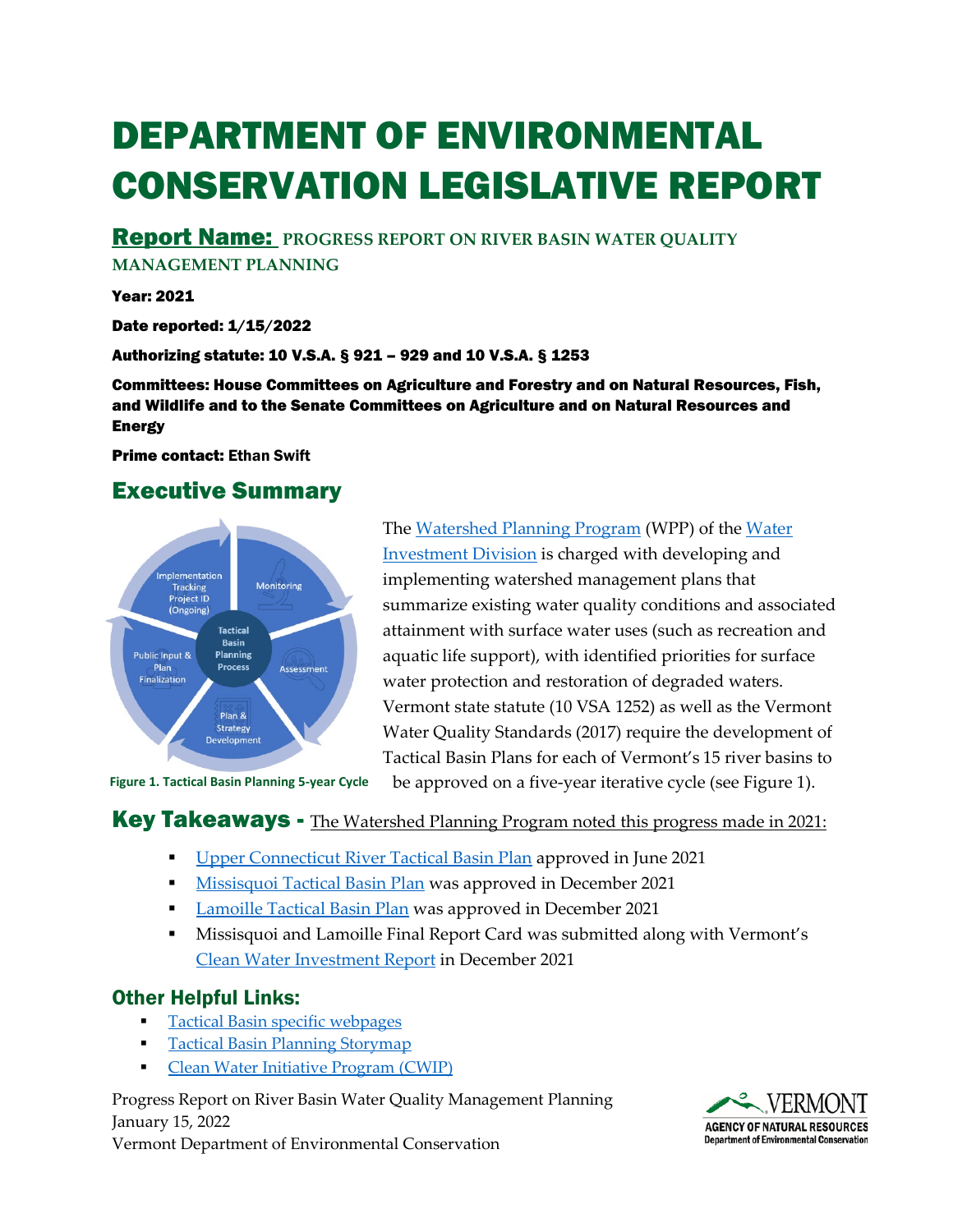#### Program Work Planned for 2022 – 2025:

The Watershed Planning Program anticipates an increase in [Tactical Basin Planning](https://dec.vermont.gov/sites/dec/files/WID/WPP/MonAssessPlannRotation_8-7-20.pdf)  [development](https://dec.vermont.gov/sites/dec/files/WID/WPP/MonAssessPlannRotation_8-7-20.pdf) and activities related to Clean Water Project development and implementation from 2022-2025. In this past year, WPP has been focused on the development of the Champlain TMDL "Phase 3" content which describes the state's current progress since 2016 towards meeting sector-specific phosphorus targets and state programmatic commitments, as well as projections of sector-specific target reductions for the next five years. In 2021, both the Missisquoi and Lamoille Tactical Basin Plans incorporated TMDL Phase 3 content, and for 2022, the focus will be primarily on the South Lake Champlain Basin. The following Tactical Basin Plans are slated for development, review, and approval by the end of 2022:

- Batten Kill Walloomsac Hoosic Tactical Basin Plan (Basin 1)
- South Lake Champlain Tactical Basin Plan (Basins 2 and 4)
- Black and Ottauquechee Rivers Tactical Basin Plan (Basin 10)
- West, Williams, Saxtons Tactical Basin Plan (Basin 11)
- Memphremagog Tactical Basin Plan (Basin 17)

## Watershed Planning and Clean Water Service Delivery (Act 76)

Tactical Basin Plans (TBP) identify clean water goals and the strategies necessary to identify, develop and implement projects to meet these targets. These projects are catalogued in an online [Watershed Projects Database,](https://anrweb.vt.gov/DEC/CleanWaterDashboard/WPDSearch.aspx) which is continuously updated. Tactical Basin Planning is integral to identifying priority projects to achieve clean water targets described in clean water restoration plans, known as Total Maximum Daily Loads (TMDLs), the Vermont Clean Water Act of 2015, and the [Clean Water Service Delivery Act \(76\) of 2019.](https://dec.vermont.gov/water-investment/statues-rules-policies/act-76)

The Clean Water Service Delivery Act of 2019 (Act 76) changed the administration and implementation of clean water funds in the State of Vermont. A notable change resulting from Act 76 of 2019, in terms of administering clean water funds, is the establishment of Clean Water Service Providers (CWSPs) and the Water Quality Restoration Formula Grant Program. CWSPs, for watersheds draining to Lake Champlain and Lake Memphremagog, have now been established through **rulemaking** as of August 12, 2021. Service providers will be responsible for identifying, prioritizing, developing, and implementing projects to meet a five-year phosphorus reduction target. The service providers' phosphorus reduction targets will be associated with non-regulatory activities under the Lake Champlain and Lake Memphremagog TMDLs to ensure voluntary measures (i.e., not driven by clean water regulations) will be met and TMDL targets will be achieved.

## CWSP Selection and Startup

As of August 12th, 2021, 7 Clean Water Service Providers were established by rule, including 6 in the Champlain Basin and 1 for the Lake Memphremagog Basin. They include:

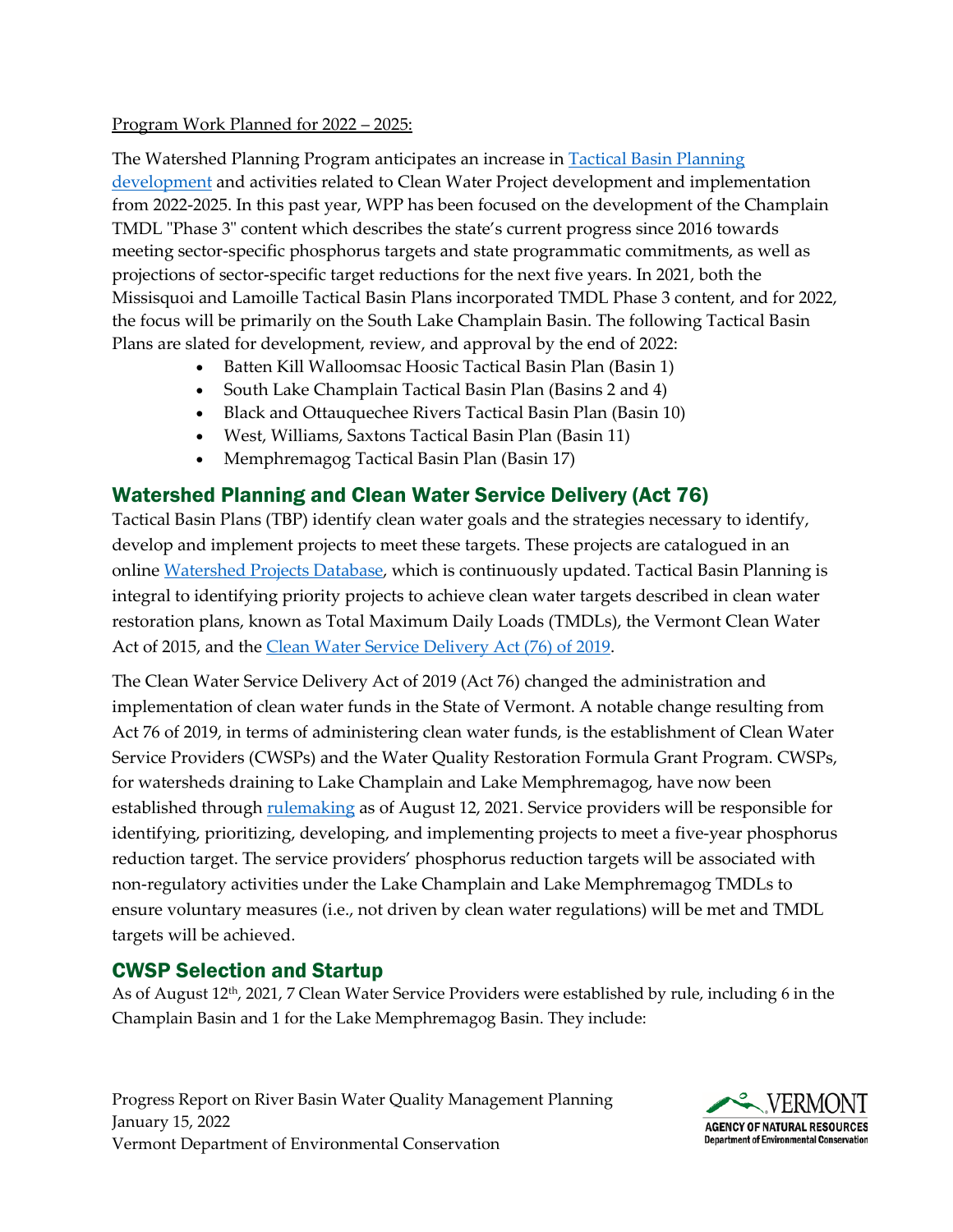#### Champlain Basin:

- Missisquoi Northwest Regional Planning Commission (Basin 6)
- **Lamoille Northwest Regional Planning** Commission (Basin 7)
- Winooski Central Vermont Regional Planning Commission ((Basin 8)
- Northern Lake Champlain Basin Chittenden County Regional Planning Commission (Basin 5)
- **Otter Creek Addison County Regional** Planning Commission (Basin 3)
- **Southern Lake Champlain Basin -**Partnership between Rutland Regional Planning Commission and Poultney Mettowee Natural Resource Conservation District (Basins 2 & 4)

Memphremagog Basin:



**Figure 2. CWSP assigned Basins**

Vermont Housing and Conservation Board (Basin 17)

As of late 2021, these seven CWSPs have initiated startup activities, including initial activities associated with the establishment of internal management systems for acting as the CWSP in their assigned basins. These organizations will be collaborating with other CWSPs in order to enable the sharing of best practices and work products, however many of these tasks are specific to the internal operations of each CWSP for each of their respective basins. CWSPs have already been soliciting interest from statutory partners (per 10 V.S.A. § 924) in order to represent clean water stakeholders on each of the seven Basin Water Quality Councils (BWQCs), and following the selection of BWQC members, trainings will ensue to ensure they are ready to start their work once the formal CWSP is functioning. Collaboration with other CWSPs will be utilized to the extent possible while recognizing that working as a BWQC in this phase will establish good practices for the more difficult tasks ahead.

Next Steps in 2022 - Once each BWQC has been formed in each of the seven Basins, CWSPs and their respective BWQCs will focus on the development of a project management framework (in coordination with DEC), including selection, prioritization and project development systems. The anticipated Clean Water Formula Grant allocation will be representative of the scale of the Basin and target load reductions assigned to each of the seven CWSPs, which will be derived from how target pollution reductions can be achieved by regulatory programs and the specificity of the data and tools being developed by DEC.